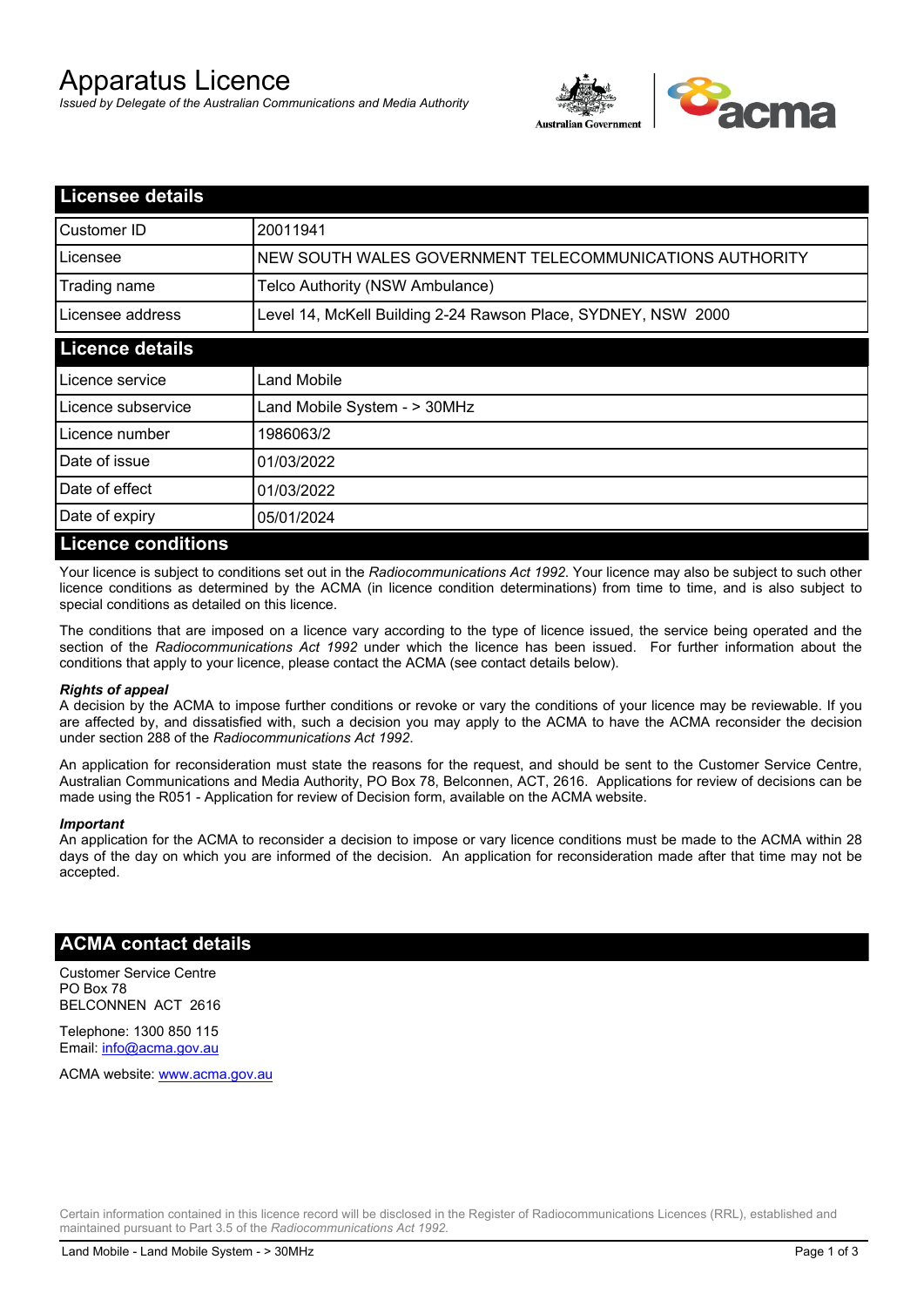# **Advisory Notes applying to licence no.: 1986063/2**

Conditions applicable to the operation of Land Mobile System station(s) authorised under this licence can be found in the Radiocommunications Licence Conditions (Apparatus Licence) Determination and the Radiocommunications Licence Conditions (Land Mobile Licence) Determination. Copies of these determinations are available from the ACMA and from the ACMA home page (www.acma.gov.au).